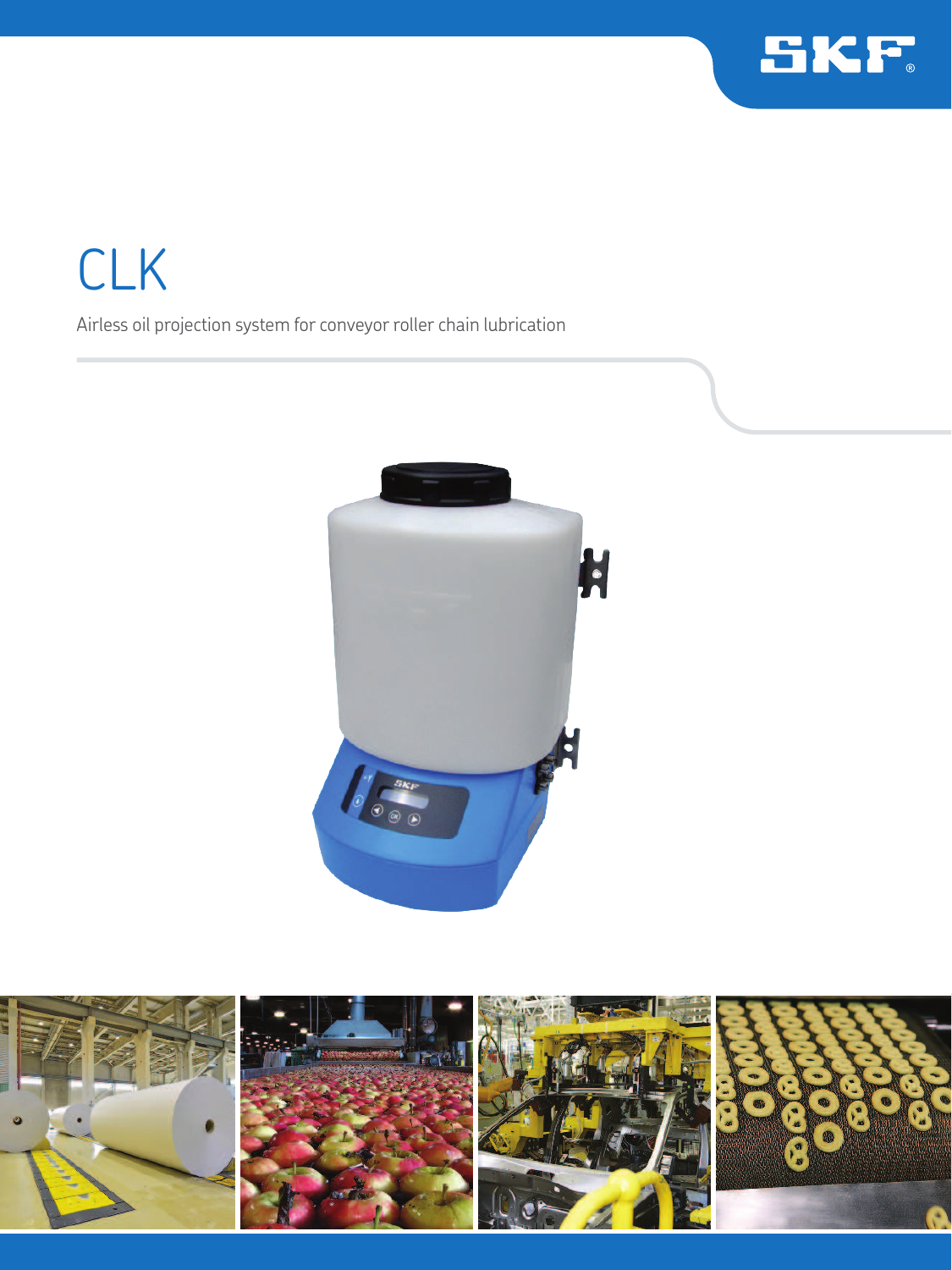### SKF ChainLube, CLK oil projection system

The CLK airless oil projection system is the simple, reliable and easy-to-install solution for lubricating the roller chains of industrial conveyors.

The system comprises a central unit with a reservoir, automatic system and volumetric pump for delivering a precise quantity of lubricant through projection nozzles to each point of friction of moving chain links. None of the system components is in mechanical contact with the chain, thereby eliminating any risk of wear and potential build-up of dirt. All components are corrosion-resistant. Nozzles and pipework are suitable for high temperatures (200°C/400°F).

### Benefits

- Reduces maintenance costs compared to manual lubrication (lubricant consumption and labour)
- Eliminates manual lubrication and associated risks for staff
- Improves productivity by eliminating unscheduled downtimes
- Lengthens service life as a result of reduced chain wear
- Reduces energy consumption through decreased friction
- Improves operator safety
- Increases cleanliness owing to a reduction in excess lubricant

### Areas of application

- Industrial bakery oven chains or similar
- Convevors for grading, cleaning, cooking and pasteurising fruit and vegetables
- Oven/dryer chains in all types of industries (food processing, construction materials, wood, etc.)
- Handling conveyors
- Floor conveyor chains in the automotive industry

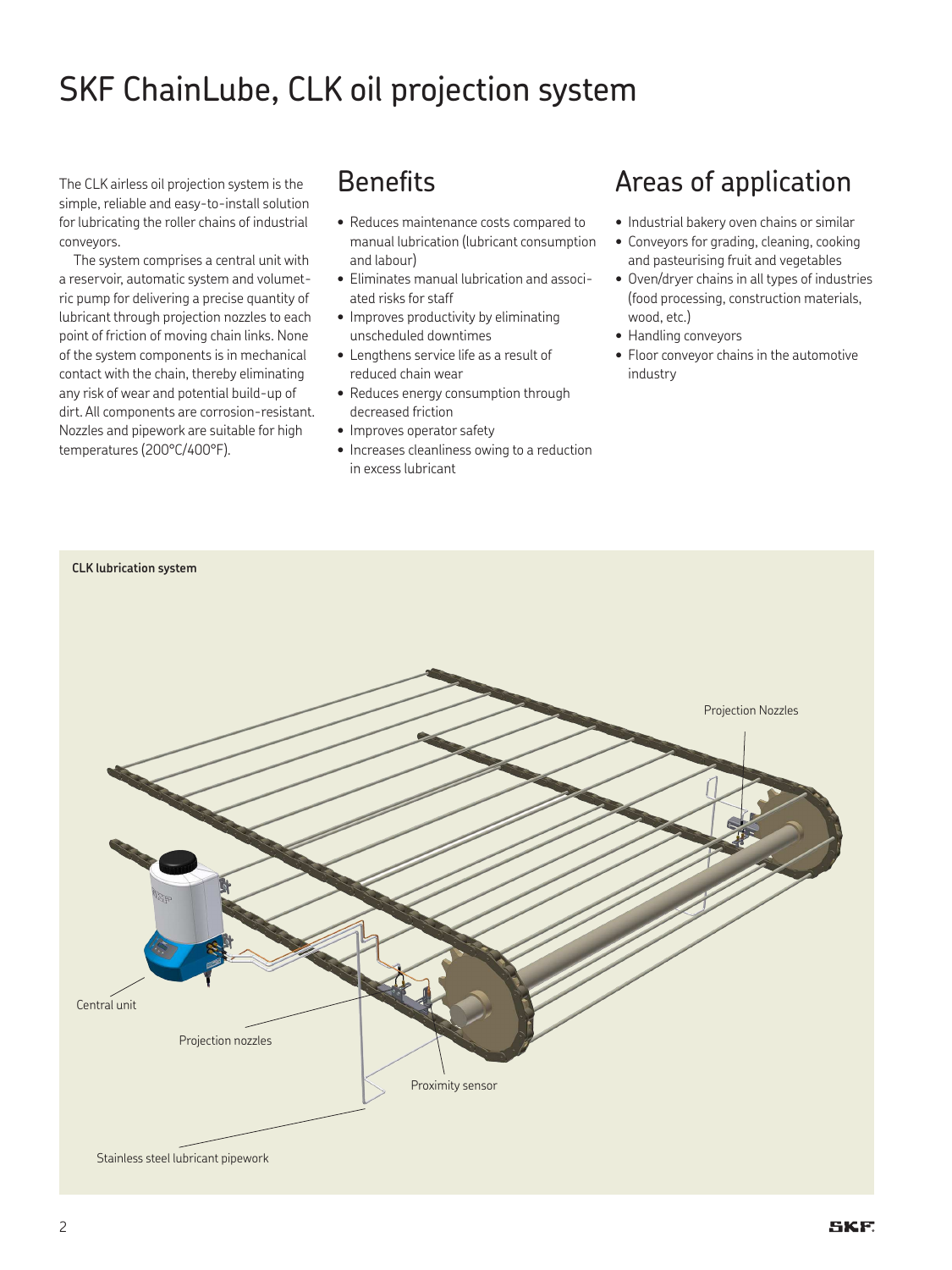## Oil lubrication for roller chain



#### **Friction point**

The chains present a significant number of friction zones that should be lubricated. The illustration below represents the cross-sectional view of a roller chain with the various parts and friction zones.

The lubricant penetrates between the various elements of the chain by gravity and capillarity. A lubricant film is formed at the friction zones of each element of the chain link. It reduces the temperature rise and thus the wear of parts.

#### **Chain speed**

The CLK lubrication system has been designed for lubricating horizontal roller chain conveyors with a chain pitch greater than 25 mm (*1˝*). The chain speed should preferably be less than 3 pitches/s. For higher speeds, a "pitch jump" function is integrated into the automation system. Please contact the SKF Service Centre in this case. **!**

#### **Operating temperature**

The operating temperature of the lubrication system depends on the lubricant. Contact the lubricant supplier to ensure that the lubricant meets the application temperature requirements. **!**

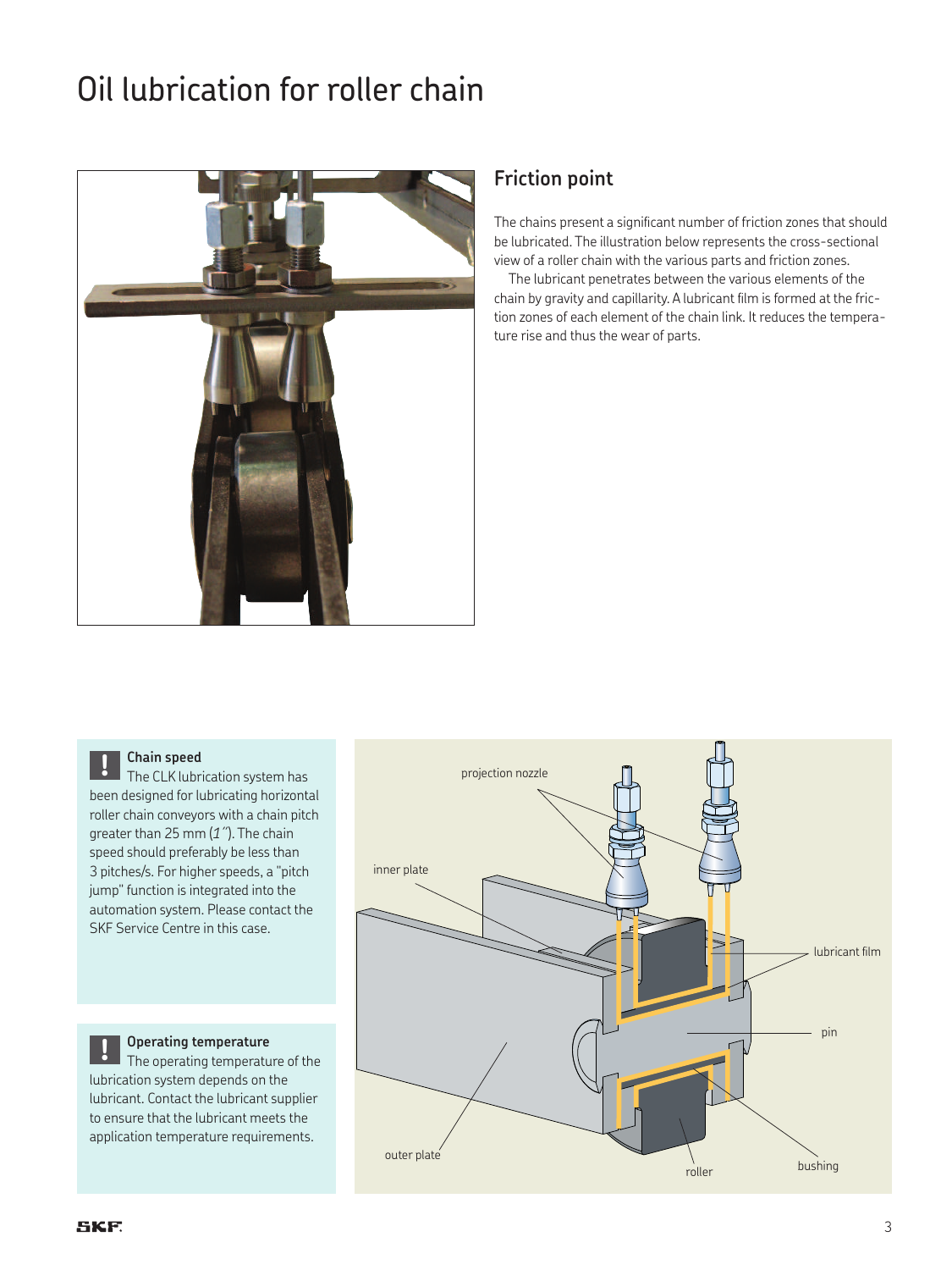### **Central unit**

The compact central unit, with protection class IP 65, comprises three main elements:

#### **Oil reservoir**

The oil reservoir has a capacity of 7.5 litres. HDPE (high-density polyethylene) transparent plastic makes a visual oil level check possible. In addition, an electrical contact level sends a signal to the integrated control unit (LED and message on the display) once the minimum level has been reached and can also send an external signal to the machine command unit.

#### **Volumetric piston pump**

The volumetric piston pump delivers precise quantities of oil and forces them back to the projection nozzles through the 4 mm tubes connected to the outlets. The oil low is cyclical and synchronised for each outlet with the chain pitch during the lubrication phase.

#### **Control unit**

The system works automatically with a succession of lubrication phases and stand-by phases – easily programmable for each application. A 2x16 character front display indicates the status of the system and displays the various parameters. The user can change the lubrication parameters and access the various messages by means of four buttons.

### **Single or double projection nozzles**

The CLK oil lubrication system uses single or double nozzles to project the lubricant onto the lubrication points. The selection of nozzle depends, among other things, on the spacing between the lubrication points.

The distance between the jets of the double projection nozzles can be easily adjusted with an Allen key (between 4.5 mm and 10 mm) for precise projection onto the friction points. The position of the nozzles should always be vertical for top-down projection.

### **Chain roller sensor**

The chain roller sensor – an inductive proximity sensor – sends an electrical signal to the control unit when each roller in the chain is passed. This signal enables the volumetric piston pump to be activated when the system is in the lubrication phase.

The sensor should be located at a maximum distance of 5 mm from the object (roller) to be detected (without any mechanical contact).

### **Tubing**

The measured quantity of lubricant is transported from the central unit to each projection nozzle in stainless steel tubes. Two stainless steel tubes are inserted into a PTFE sheath to facilitate their installation and handling. The tubes are connected to the central unit and to the nozzles by means of crimping ring connectors.







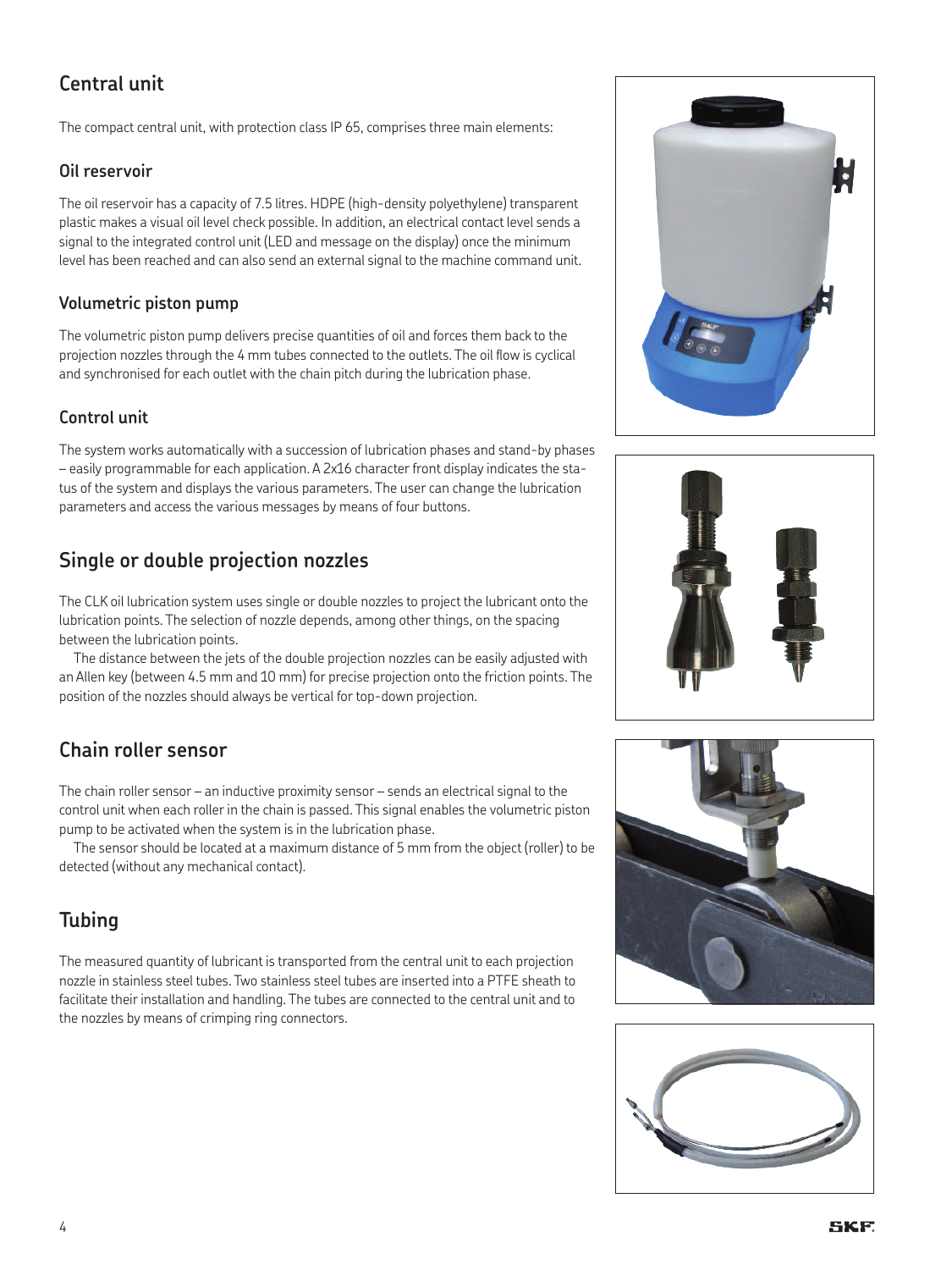#### **Automatic lubrication**

The CLK lubrication system comprises an integrated control unit. This unit, which is easy to use, allows the user to set up their lubrication program according to their needs. The automatic lubrication process can be cyclical, semi-automatic or continuous.

#### **Cyclical lubrication**

A lubrication cycle comprises a lubrication phase, during which the lubrication points are lubricated, followed by a stand-by phase. Two parameters should be set: the duration of the lubrication cycle and the number of rollers in the chain that should be lubricated during the lubrication phase. The duration of the stand-by phase depends on the total number of points to be lubricated and the duration of the lubrication cycle.

#### **Semi-automatic lubrication**

The user manually triggers the lubrication phase. This phase corresponds to the number of lubrication points set by the user. Once the last lubrication point has been lubricated, the lubrication phase is finished and the system stops. The user should trigger another lubrication phase whenever necessary.



#### *Control unit for SKF CLK chain lubrication system*

*• 2×16 character display*

*• 4 push-buttons*

*• 1 failure signal LED*

#### **Continuous lubrication**

All lubrication points are continuously lubricated as long as the chain is in operation and the lubrication system is powered.

The control unit also allows the user to monitor the level of lubricant in the reservoir and the proper functioning of the proximity sensor. This last function is only available if the proximity sensor is approved by SKF.

### Kit

The CLK lubrication system is provided in the form of a complete kit. The kit comprises all components necessary for installation of the centralized lubrication system, including the central unit, nozzles, proximity sensor and all fittings and accessories.

#### **Oil lubrication system order information**

| Kit No.                                                               | Central unit<br>Flow rate / strokes Outlets                 |                | Nozzle $1$<br>Simple                                                 | Double                                          | Proximity sensor 1)<br>Ø                                 | Temperature                                                  | Sensing range                                               | Tube $1$ )<br>Short      | Long                                                                             |
|-----------------------------------------------------------------------|-------------------------------------------------------------|----------------|----------------------------------------------------------------------|-------------------------------------------------|----------------------------------------------------------|--------------------------------------------------------------|-------------------------------------------------------------|--------------------------|----------------------------------------------------------------------------------|
| $CLK-230R-101+XXX 2)$                                                 | $30 \text{ mm}^3$                                           | $\overline{2}$ | 2                                                                    | $\overline{\phantom{0}}$                        | $12 \text{ mm}$                                          | $-40$ to +85 °C                                              | $7 \text{ mm}$                                              | $\mathbf{1}$             | $\overline{\phantom{0}}$                                                         |
| $CLK-260R-100+XXX2$<br>CLK-260R-101+XXX 2)<br>CLK-260R-110+XXX 2)     | $60 \text{ mm}^3$<br>$60 \text{ mm}^3$<br>$60 \text{ mm}^3$ |                | $\overline{\phantom{m}}$<br>$\overline{2}$<br>$\qquad \qquad \qquad$ | 2<br>$\overline{\phantom{0}}$<br>$\overline{2}$ | $12 \text{ mm}$<br>$12 \text{ mm}$<br>$18 \text{ mm}$    | $-40$ to +85 °C<br>$-40$ to $+85$ °C<br>$-20$ to $+180$ °C   | $7 \,\mathrm{mm}$<br>$7 \,\mathrm{mm}$<br>$8 \text{ mm}$    | 1<br>1<br>1              | $\overline{\phantom{0}}$<br>$\overline{\phantom{0}}$<br>$\overline{\phantom{0}}$ |
| CLK-430R-101+XXX 2)<br>$CLK-430R-121+XXX2$                            | $30 \text{ mm}^3$<br>$30 \text{ mm}^3$                      | 4<br>4         | 4<br>4                                                               | $\overline{\phantom{0}}$<br>$\qquad \qquad -$   | $12 \text{ mm}$<br>$8 \text{ mm}$                        | $-40$ to $+85$ °C<br>$-40$ to $+85$ °C                       | $7 \text{ mm}$<br>4mm                                       | 1                        | $\mathbf{1}$<br>$\overline{ }$                                                   |
| $CLK-460R-100+XXX 2)$<br>CLK-460R-101+XXX 2)<br>$CLK-460R-110+XXX 2)$ | $60 \text{ mm}^3$<br>$60 \text{ mm}^3$<br>$60 \text{ mm}^3$ | 4<br>4<br>4    | $\overline{\phantom{0}}$<br>4<br>$\qquad \qquad \qquad$              | 4<br>$\qquad \qquad -$<br>4                     | $12 \text{ mm}$<br>$12 \text{ mm}$<br>$18 \,\mathrm{mm}$ | $-40$ to $+85$ °C<br>$-40$ to $+85$ °C<br>$-20$ to $+180$ °C | $7 \,\mathrm{mm}$<br>$7 \,\mathrm{mm}$<br>$8 \,\mathrm{mm}$ | 1<br>$\overline{1}$<br>1 | $\mathbf 1$<br>$\overline{ }$                                                    |

1) For more information on sub-assemblies, see technical specifications

2) The reference should be completed with the code corresponding to the operating voltage of the central unit: 428 for 230 V AC, 50/60 Hz and 429 for 115 V AC, 50/60 Hz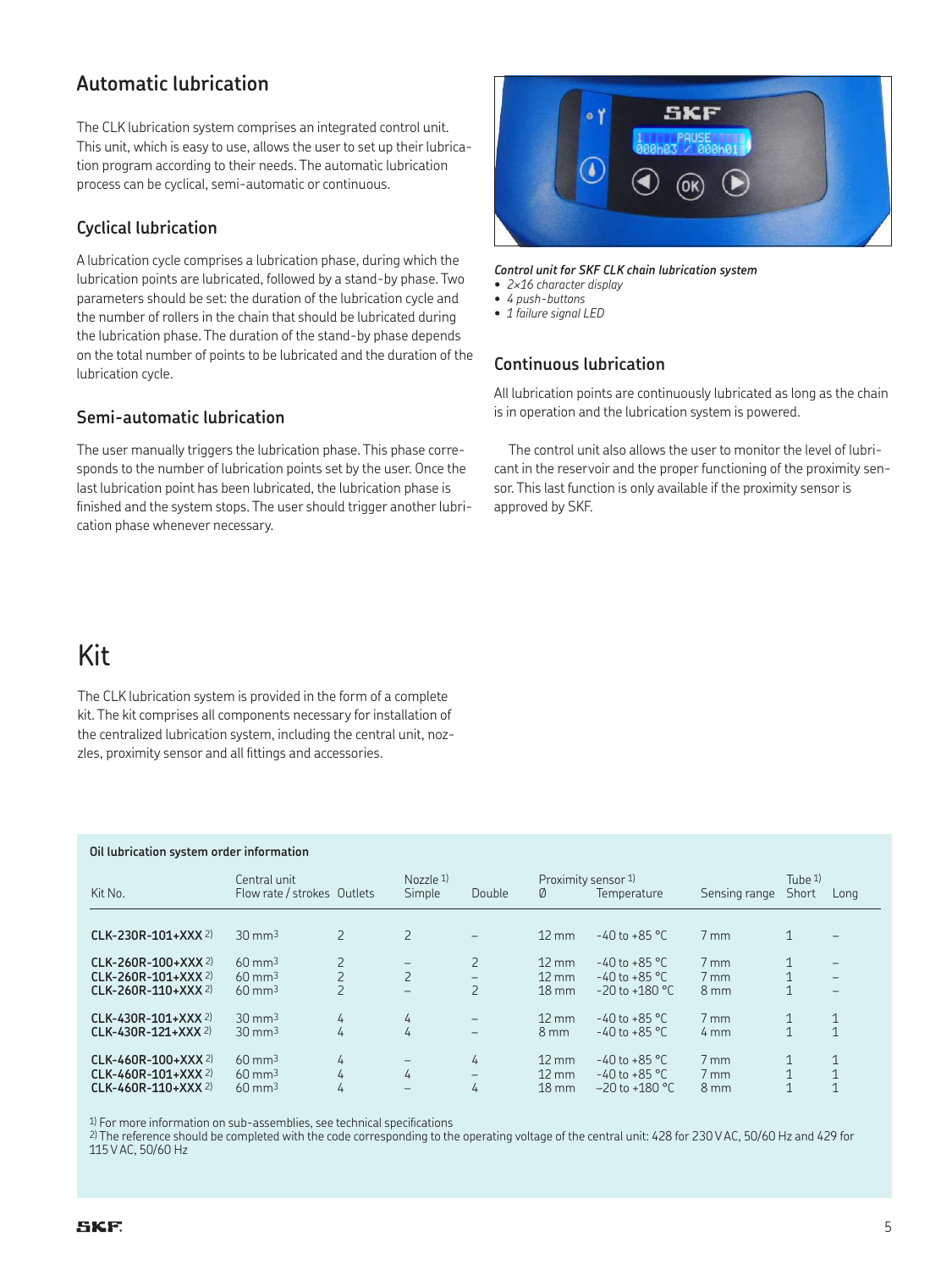#### **Technical data**

#### Central unit

| Flow rate<br>Lubricant<br>Viscosity*<br>Pump pressure<br>Operating frequency<br>Service life<br>Operating temperature<br>Operating voltage<br>Protection | 30 or 60 mm <sup>3</sup> (0.0018 or 0.0037 cu. in)/strokes and per outlet<br>mineral or synthetic oil without solid additives<br>20 to 1 000 mm <sup>2</sup> /s at operating temperature<br>100 Bar (1450 PSI) max.<br>$2.5$ Hz max.<br>approx. $20 \times 10^6$ cycles<br>0 to 60 °C (32 to 140 °F)<br>110/220 V AC; 50/60 Hz<br><b>IP65</b> |  |  |  |  |  |
|----------------------------------------------------------------------------------------------------------------------------------------------------------|-----------------------------------------------------------------------------------------------------------------------------------------------------------------------------------------------------------------------------------------------------------------------------------------------------------------------------------------------|--|--|--|--|--|
| Reservoir capacity                                                                                                                                       | 7.5 $(1.54 \text{ gal})$ (usable capacity)                                                                                                                                                                                                                                                                                                    |  |  |  |  |  |
| Level monitoring                                                                                                                                         | min. level switch                                                                                                                                                                                                                                                                                                                             |  |  |  |  |  |
| Reservoir material                                                                                                                                       | <b>HDPE</b>                                                                                                                                                                                                                                                                                                                                   |  |  |  |  |  |
| Housing material                                                                                                                                         | <b>ABS</b>                                                                                                                                                                                                                                                                                                                                    |  |  |  |  |  |
| Weight                                                                                                                                                   | approx. 12 kg (26.45 lbs) (full reservoir)                                                                                                                                                                                                                                                                                                    |  |  |  |  |  |
| Acoustic emission                                                                                                                                        | $\leq$ 70 dB (A)                                                                                                                                                                                                                                                                                                                              |  |  |  |  |  |
| The central unit complies with the following principal standards:                                                                                        |                                                                                                                                                                                                                                                                                                                                               |  |  |  |  |  |
| IEC 61010-01: 03/2001                                                                                                                                    | Safety standard                                                                                                                                                                                                                                                                                                                               |  |  |  |  |  |
| IEC 61010-01: 2010                                                                                                                                       | <b>Safety Standard</b>                                                                                                                                                                                                                                                                                                                        |  |  |  |  |  |
| EN 61000-6-4: 2007/A1: 2011                                                                                                                              | Electromagnetic compatibility (EMC) – part 6-4: Generic standards – Emission standard for industrial<br>environments                                                                                                                                                                                                                          |  |  |  |  |  |
| NF EN 60529 (2000)                                                                                                                                       | Degrees of protection provided by enclosures                                                                                                                                                                                                                                                                                                  |  |  |  |  |  |

Sub-assemblies

#### **Nozzles**

Projection vertical, top-down vertical, top-down vertical, top-down vertical, top-down vertical, top-down vertical, top-down vertical, top-down vertical, top-down vertical, top-down vertical, top-down vertical, top-down ve Lubricant mineral or synthetic oil Weight approx. 50 g *(0.11 lbs)*<br>Material approx. 50 g *(0.11 lbs)*<br>304 stainless steel, FP Number of nozzles<br>Accessories

#### **Proximity sensor**

Proximity sensor type 3 wires DC PNP 3 wires DC PNP 3 wires DC PNP 3 wires DC PNP 3 wires DC PNP 3 wires DC PNP  $\sim$  NO, normally or Operating voltage<br>Brought Protection<br>
Operating temperature (sensor)<br>
Operating temperature (sensor)<br>
See table on page 4 Operating temperature (sensor) see table on cable length  $\frac{1}{2}$  S m (16.4 ft) Cable length<br>Accessories

### **Long tubes**

Number of tubes 2

**Short tubes** Length 2.5 m *(8.24 ft)*<br>Material 2.5 m *(8.24 ft)*<br>316L stainless Number of tubes

Type one- or two-outlet projection nozzle<br>Projection contracts on the contract of two-outlet projection nozzle Volume<br>Projection distance 30 mm<sup>3</sup>/stroke and outlet<br>5 to 50 mm (0.20 to 1.97 ii Projection distance 5 to 50 mm *(0.20 to 1.97 in)*<br>Lubricant mineral or synthetic oil Viscosity<br>  $\frac{7 \text{ to } 220 \text{ mm}^2\text{/s at operating temperature}}{-25 \text{ to } +200 \text{ °C}}(-13 \text{ to } +392 \text{ °F})$ <br>
Lubricant inlet<br>
Lubricant inlet<br>  $\frac{1}{25}$  for metal tube 0.4 mm (0.16 *in*), max. leng Operating temperature -25 to +200 °C *(-13 to +392 °F)* Lubricant inlet for metal tube Ø 4 mm *(0.16 in)*, max. length 5 m *(16.4 ft)*  $304$  stainless steel, FPM gasket for check valves holder and fittings

> NO, normally open<br>10 to 36 V AC/DC 5 mm (0.20 in)<br>IP68 Support and hardware

Diameter 4 mm *(0.16 in)* – thin wall<br>Length 5 m *(16.4 ft)* 5 m *(16.4 ft)* Material 316L stainless steel, annealed, in PTFE support sheath<br>Number of tubes

Diameter 4 mm *(0.16 in)* – thin wall 316L stainless steel, annealed, in PTFE support sheath<br>2

\*) The minimum and maximum effective viscosities are recommended at operating temperature. It is therefore necessary to take into account any temperature differences between the central unit and the nozzles, for example for "oven" applications. As the viscosity affects the velocity of the projection, it is necessary to validate the lubricant selected when the system is started under the actual conditions of use (coniguration of the installation, ambient temperatures of each component and chain speed).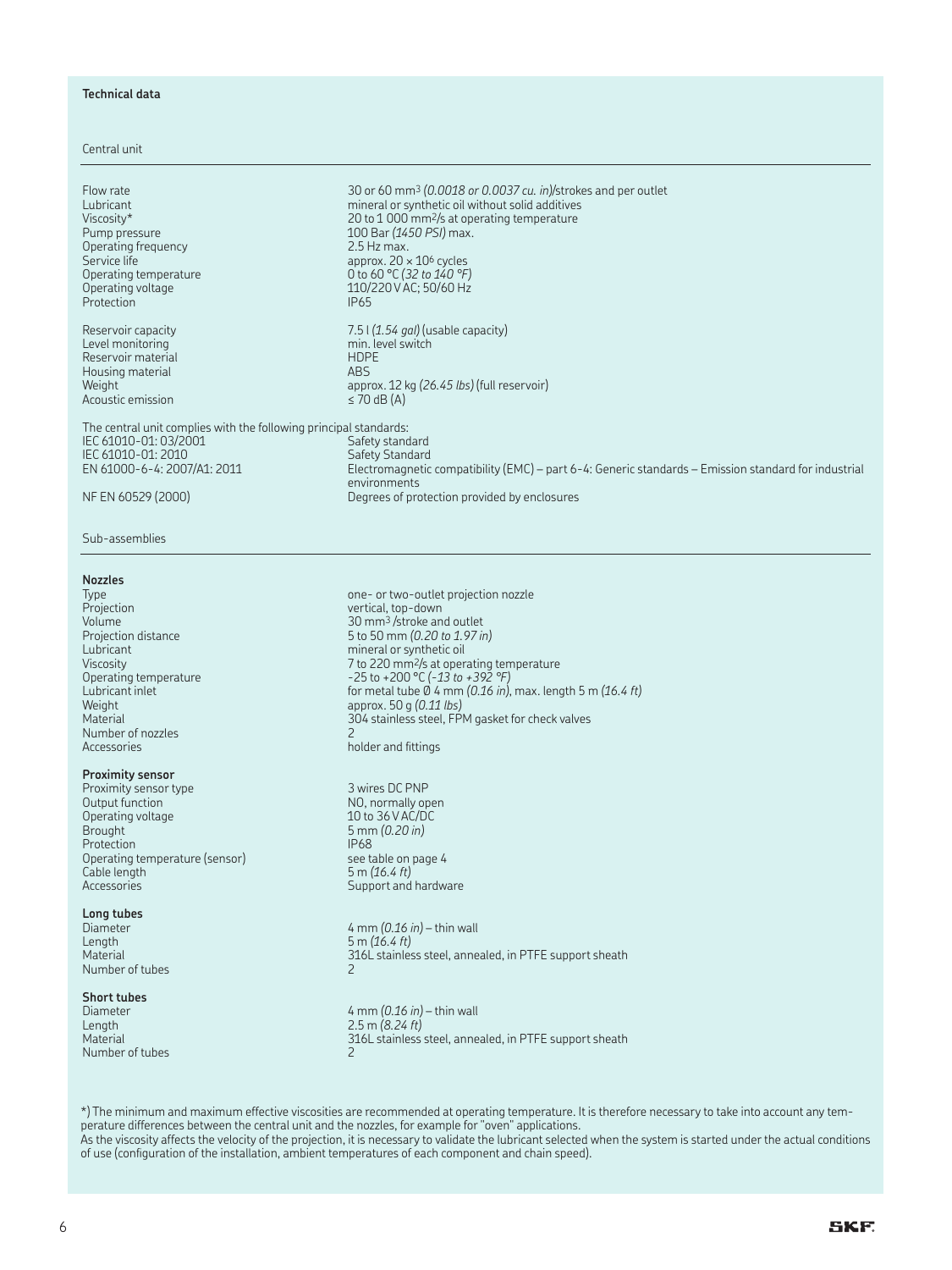#### **Central unit**



#### **Stainless steel projection nozzles**



**Stainless steel holder for nozzles and proximity sensor**